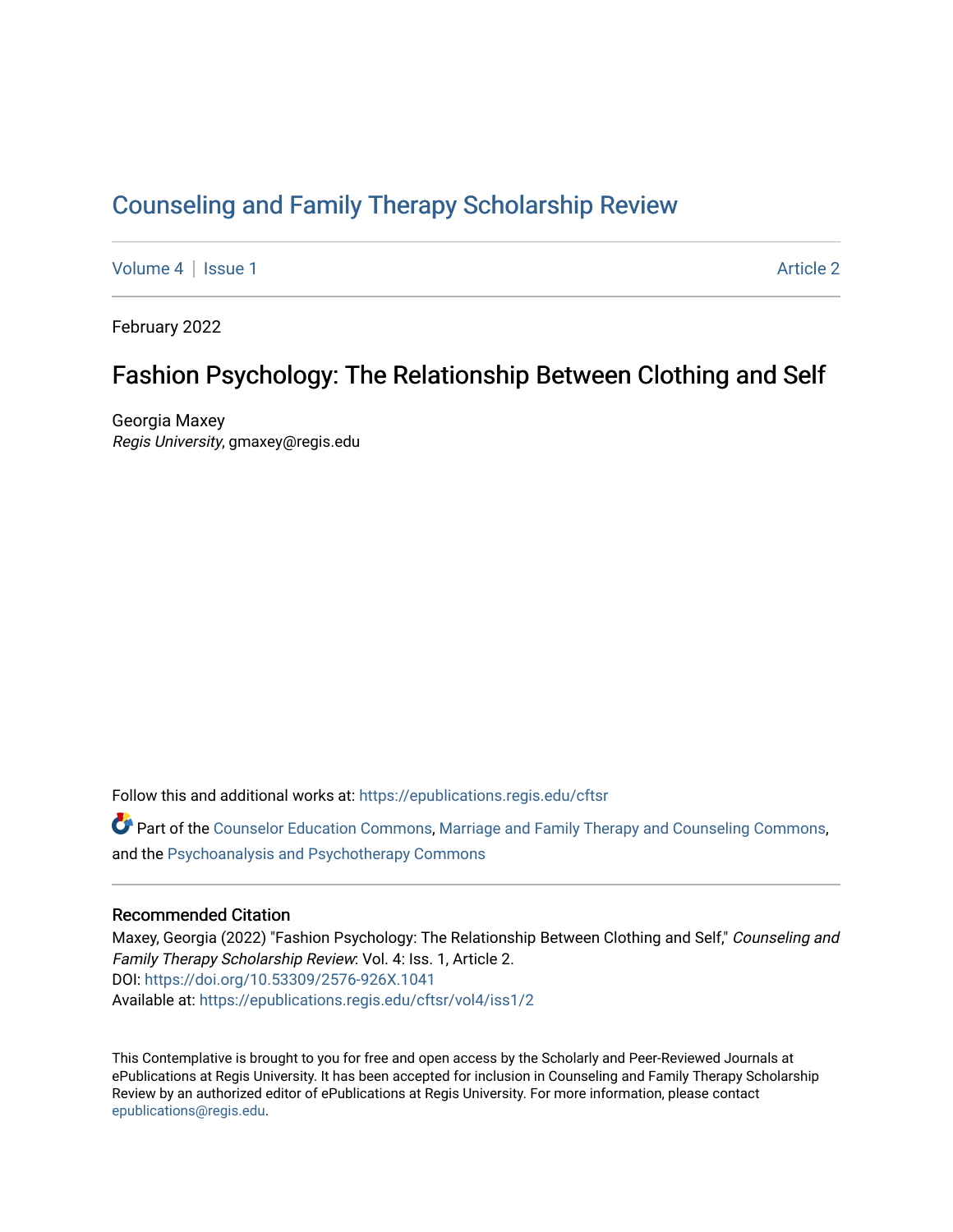## **Fashion Psychology: The Relationship Between Clothing and Self**

# GEORGIA C. MAXEY

*Department of Couple and Family Therapy, Division of Counseling and Family Therapy, Rueckert-Hartman College of Health Professions, Regis University, Thornton, CO*

This exploratory article discusses the systemic influence of the law, culture, society, and Self on the relationship between a person and their clothing. The point of this article is to discuss how the influence of Self can be proportionally balanced with the law, culture, and society. This article aims to address the influence of Self on dressing choices in a system where culture and society hold most of the influence. The author aims to explore if the systemic balance of Self in the influence on dressing could aid Fashion Psychology in a humanitarian effort towards a formal study of the inner dialogue between humans and their clothing with less of an influence of external factors.

*KEYWORDS:* dressing, clothing, systemic influence, culture, society, fashion psychology

## **Fashion Psychology: The Relationship Between Clothing and Self**

This article aims to explore the deeply personal relationship between humans and their clothing.

## **Pre-Introduction Visualization**

Picture any place in the world. Decide on the season, the time of day and the exact location. Remove all people and animals. Remove their houses and their transportation but keep yours. For now, there are no memories of other people, and no other people will appear in your world. Notice the weather and yourself. What are you wearing in this image?

All your clothing, shoes, accessories, and toiletries are also available to you. Would you like to change anything about what you are wearing? Change your clothing, hair, skin products or accessories if you want to, or keep on what you have. Now picture your feet, your legs, torso, and shoulders. What's on your head, your face? Your skin? What are you carrying? What will you wear tomorrow?

Next, pick one person who you know closely and add them back into this scene. Do you want to change anything? Why or why not? Add a second person back into the scene, one that you have only met once. Would you put something else on? Add a final person, one that has the right to punish you for wearing clothing different than theirs. Do you change anything?

How much of your dressing decisions are based on your relationship to the clothing? And how much was based on your relationship with other people? How many times have you purchased a piece of clothing and never worn it? Is it because it didn't fit, or because it just didn't feel right? What didn't feel right? The fabric, the fit or the way you felt in it? How does your choice of clothing help you better understand yourself? And how can we reconcile the deeply personal choice of how to dress against other influences of fashion.

How much agency do you have in navigating the world through the nonverbal language of clothing? And how much of your daily dressing is passive despite the active assumptions others make about you?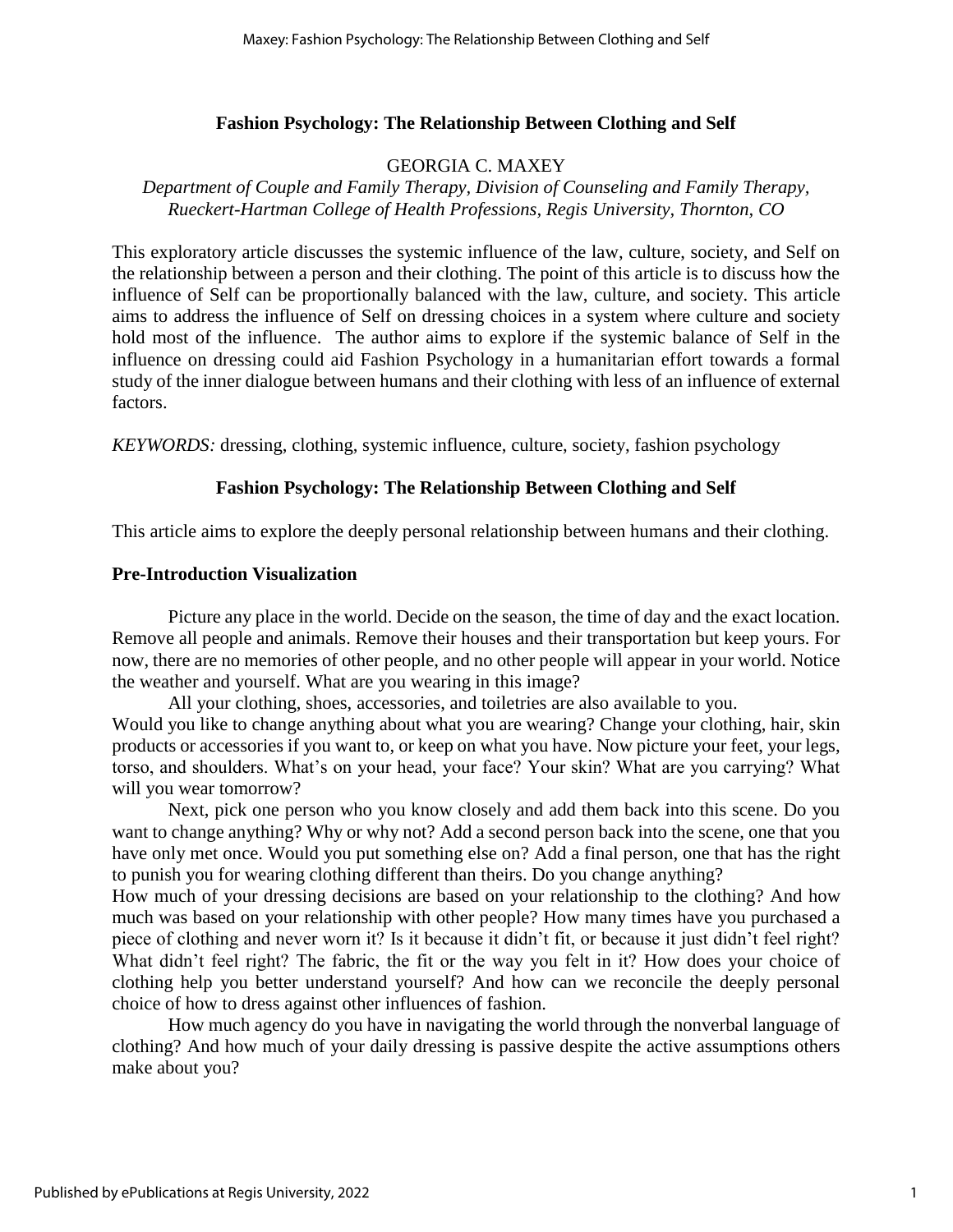## **The Systemic Influences of Fashion**

If the relationship between a person and their clothing can be adopted as a discussion, could there be a therapeutic application to using clothing as an avenue for psychotherapy? Could the external, nonverbal language of clothing be an unexplored bridge into a person's inner world? Can you have a conversation with yourself about your clothing to help better understand your inner world?

## **Definitions**

*Fashion* is the head-to-toe representation of art, wearable art, ready to wear art, economic production of clothing, hair styles, make up, body markings, accessories, foot coverings and accessories, head coverings, visual expressions of any type worn on or near the body, and clothing of any kind made of any material.

*Clothing and dress* both refer to a wearable body covering usually created from a textile, but can be fashioned and held in place by any material or substance.

In this article, the body refers to the entire body and all surfaces that can be fashioned with clothing from body coverings to shoes, to hats, accessories, and body art.

The legal system is the governing body who makes punishable rules around codes of dressing. Cultural and societal influence refers to the groups and individuals in which a person engages.

The *Self* is the true, undamaged, born essence of a person (Schwartz & Sweezy, 2020). *Nonverbal language* in this article refers to the nonverbal language of a person's fashion.

# **Clothing: Legal, Cultural, Societal and Self**

On the subject of fashion much has been written, but Fashion Psychology is a young field of study with very little research and written literature. As of Fall 2021, one international masters level program exists to study Fashion Psychology, no doctoral level programs exist, and professionals in the field of Fashion Psychology are asking for more research, exposure, and literature. While some Fashion Psychologists are discussing the relationship between humans and their clothing, much of the field focuses on public image, marketing, trends and the relationship between society and fashion. Despite the daily impact dressing has on humans, little empirical research has been conducted, and literature review found zero studies addressing the psychological language between humans and their clothing. With a few exceptions (Smith & Yates, 2018; Kodzoman, 2019), writing and research done on clothing and fashion has been written by marketing professionals (Jägel et al., 2012; Miller et al., 1993; Haynes et al., 1993), trend forecasters (Ayman & Kaya, 2014; Au et al., 2016), and by authors who bypass the wearers connection to their own clothing and focus on the opinion of everyone but the wearer (Cobliner, 1950; Bonnet & McAlexander, 2013; Grung et al., 2014; Küster et al., 2019). While some connections are made between the clothing we wear and the inner world of the wearer, most of these inferences are made from people outside of the mental health community. Some have religious backgrounds and investigate how clothing contributes to the overall culture of specific groups (Block, 2011).

Most humans have agreed to a dressing code within their system. This system has legal, societal/cultural, and Self influences. Historically, publications have ignored the connection of Self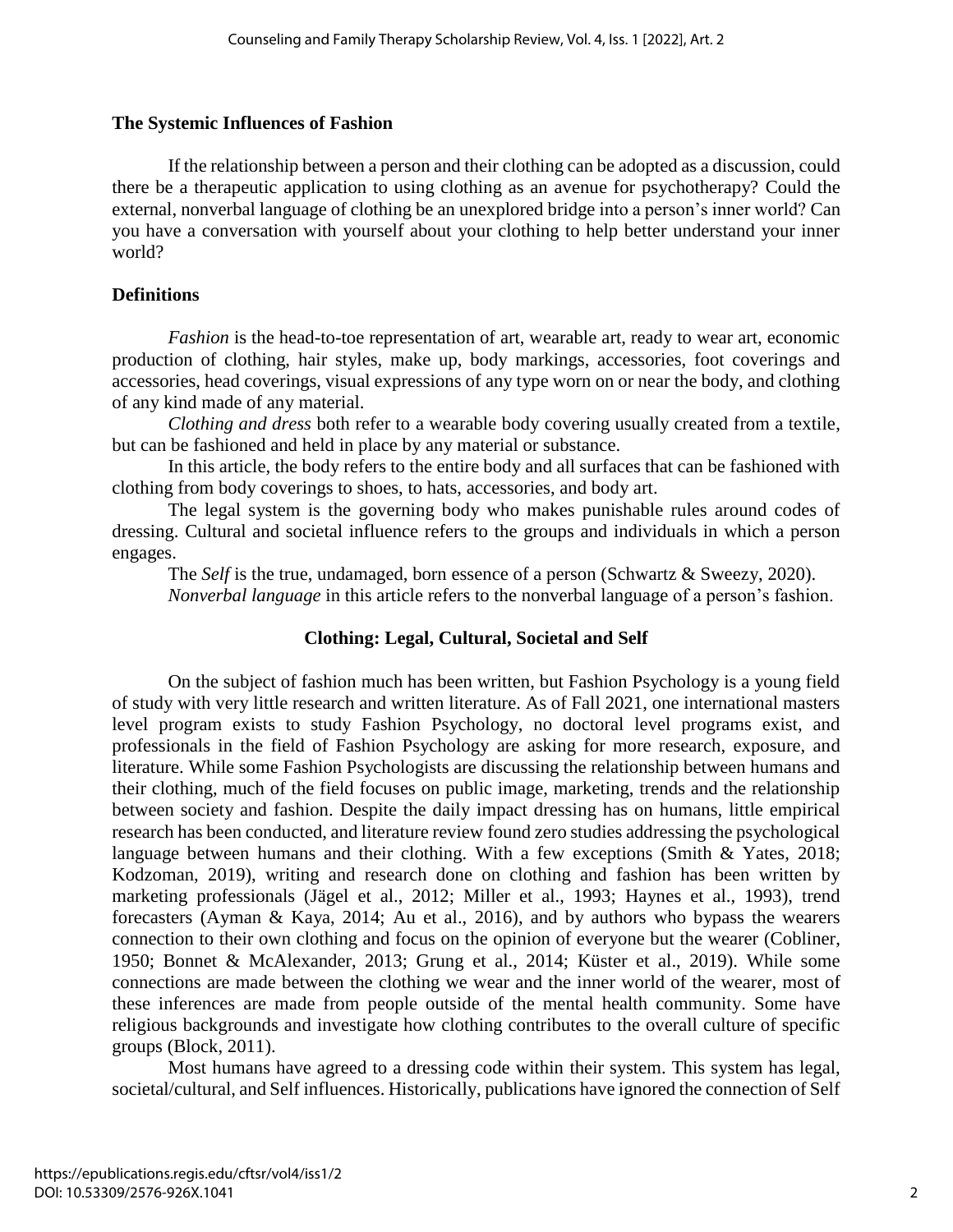to clothing and instead give the power of interpretation to the majority who dictated the rules of dressing. Those rules of dressing are widespread and widely adopted, but inadequate. The past notion that "the dress agreed upon by the modest majority keeps social equilibrium" (Thomas, 1899), was hardly true then and isn't helpful now (Jordan et al., 2021). Agreeing to allow a slowly moving group of people to set the social tone for what is desirable and acceptable way of dress in any given culture is harmful. The harm comes from giving the power of nonverbal language directly to society, cutting out the influence of Self.

A relevant example of how the Self is cut off from clothing due to the influence of the majority is high heels. Women often carry more comfortable shoes in their purses to put on after an event. The heels are uncomfortable, even the comfortable ones, and the event can often be peppered with the pain of the shoes. Yet, the pain of wearing high heels can be a badge of honor. But who is this badge for? Is the Self content to be in pain? Are the feet willing participants? Or is the badge worn for society to see? Women whose foot anatomy and pain tolerance has changed after acclimating to high heels confidently tell their friends that they are more comfortable in heels than flats. Some cultures believe that a woman in flat shoes has given up on her image. Yet, no one is rushing out to purchase hiking heels because the hiking culture does not support that option. The culture has dictated heels are appropriate for business, casual and special events but no one checked in with the Self.

A second example of how culture and society has overwhelmed the Self in the dialogue between clothing and Self is: levels of dressing. In most cultures, there are unspoken levels of dressing. For this example, we will create a scale. Level 10 can be a white-tie event, Level 9 is a black-tie event, Level 8 is a semi-formal event, Level 7 is a cocktail party, Level 6 is business attire agreed upon by the old majority, Level 5 is business casual, Level 4 is date night clothing, Level 3 is everyday casual and athleisure clothing, Level 2 is the clothing you don't leave the house in, and Level 1 can be your ill-fitting and stained underwear. Because of this imposed scale, you may subconsciously choose to wear clothing to a first date that does not represent who you are. And you may judge the person based on the level of clothing they are wearing despite your best intentions. And neither of these impulses help further connection to yourself, or others. Eliminating Self influence on the clothing decisions we make and focusing on the Levels of dress is an appropriate social agreement but not if the Self is cut out of the system. The addition of equal parts society/culture, law, and Self back into the system can change how the changing fashion landscape changes. This idea of balancing out the system of influence on personal fashion choices has many relevant applications in psychotherapy. How do we reconcile legal involvement in our clothing? How do we benefit from, or receive harm from too strong of a cultural and societal influence on our dressing? How do we shift into a space where we have a dialogue with clothing and Self to bring balance to the system?



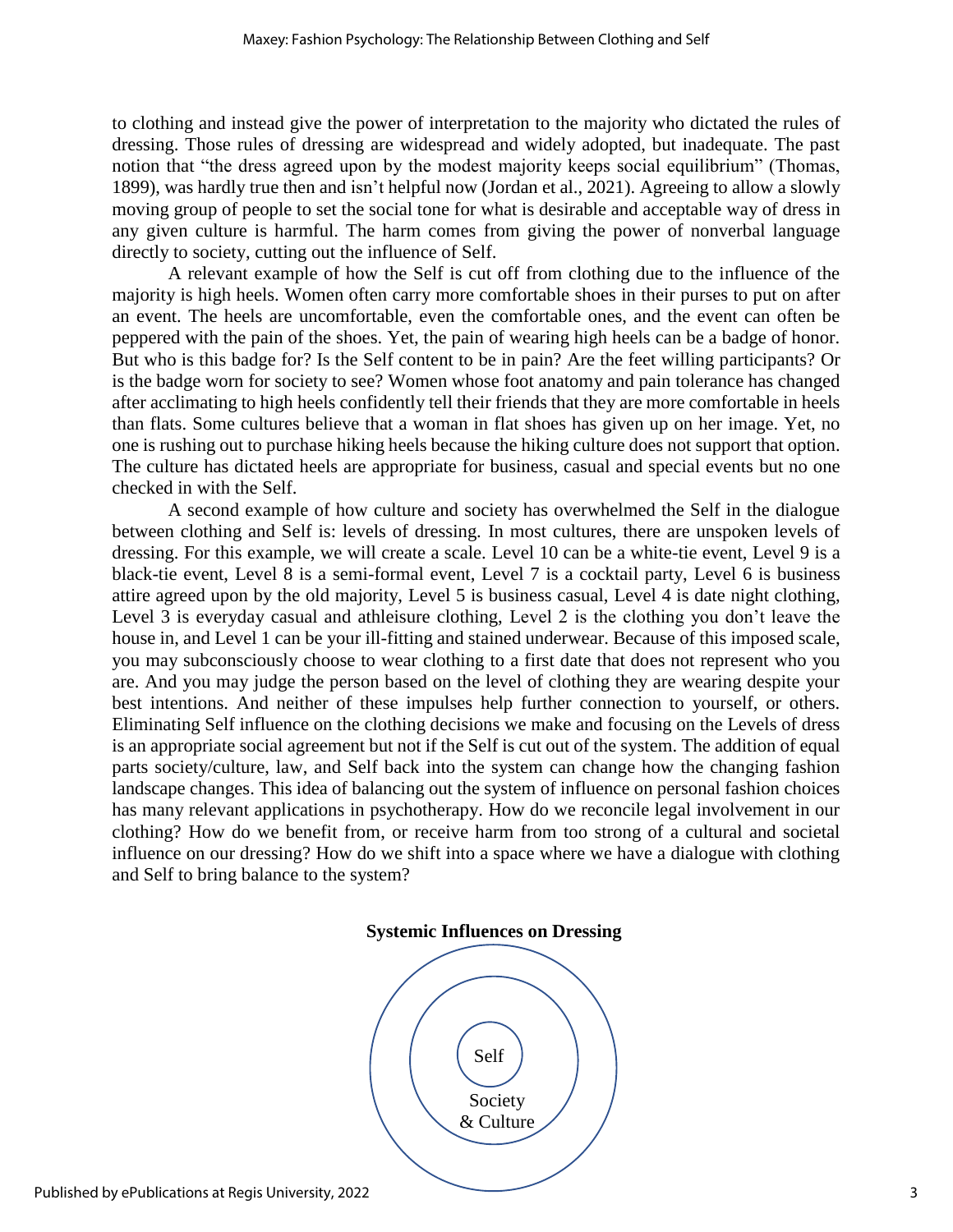#### **Law**

When the legal, cultural, and societal influences are present but the influence and dialogue with the Self is absent, the influence of the law, culture and society can obscure the relationship of clothing and Self.

#### **Connection to the Law**

Often clothing requirements and regulation are mandated by law. Many countries have laws stating that genitals should be covered for sanitary and safety reasons. Often law enforcers will respond to clothing situations based on their own interpretations of what is acceptable (Yadav, 2014). Laws concerning dress are a usually a concern for women, especially in areas with legal ties to religious dressing (Aust, 2019). But all citizens under mandated clothing regulations must face consequences if found outside of the legal accepted dress code. Often, the politicized regulation of clothing serves an agenda outside of safety and health, like with the mandating of the Hajib in some areas, and the restricting of the Hajib in other areas. If the conversation between Self and clothing concluded to go against the law, consequences would need to be weighed. But in the system of influence on fashion and dressing, being in contact with the Self on what you wear and why could balance the odds that the law brings against freedom of Self and nonverbal communication.

## **Connection to Society**

Society does not encourage space for the Self to discover the Self. Asking the Self and clothing to reconcile would take power away from society to dictate the dress of individuals. Taking power from society is not the will of culture. Many of us do not take on the journey of understanding who we are through our dress because of lack of opportunity, capacity, and cultural cut off from understanding our own Self's character. We are dressed by our parents at an early age to fit in with the culture of our peer group, and the agreed upon aesthetic of the laws of the school. While this choice to take away the choice of dress from younger children can be seen as an act of care, taking the autonomy of dressing away from a child could also take away a child's time of cultivating how they do their daily ritual of dress, and how their choice fits into the system of social code dressing. Any failures or success in dressing lies with the parents and removes the child from the relationship with their clothing and the consequences of their would-be-choices. Identity issues arising rapidly around age 9 are already exacerbated by the lack of diverse role models in the media and leadership (MacDonald, 2014). And the author wonders if the guiding hand of parents in their children's clothing choices may be more for the comfort of the parents than for the development of the child. Looking similar to their peers and fitting in has a place for the child who choses that path, but how is this potentially effecting a child who feels like an imposter in their clothing? And does this person walking around in nonverbal cues that are not their own help them in life, or hinder them?

The conversation of clothing is still taking place between the wearer and society with an emphasis on how to influence people to gain power. It's possible that the money motivation of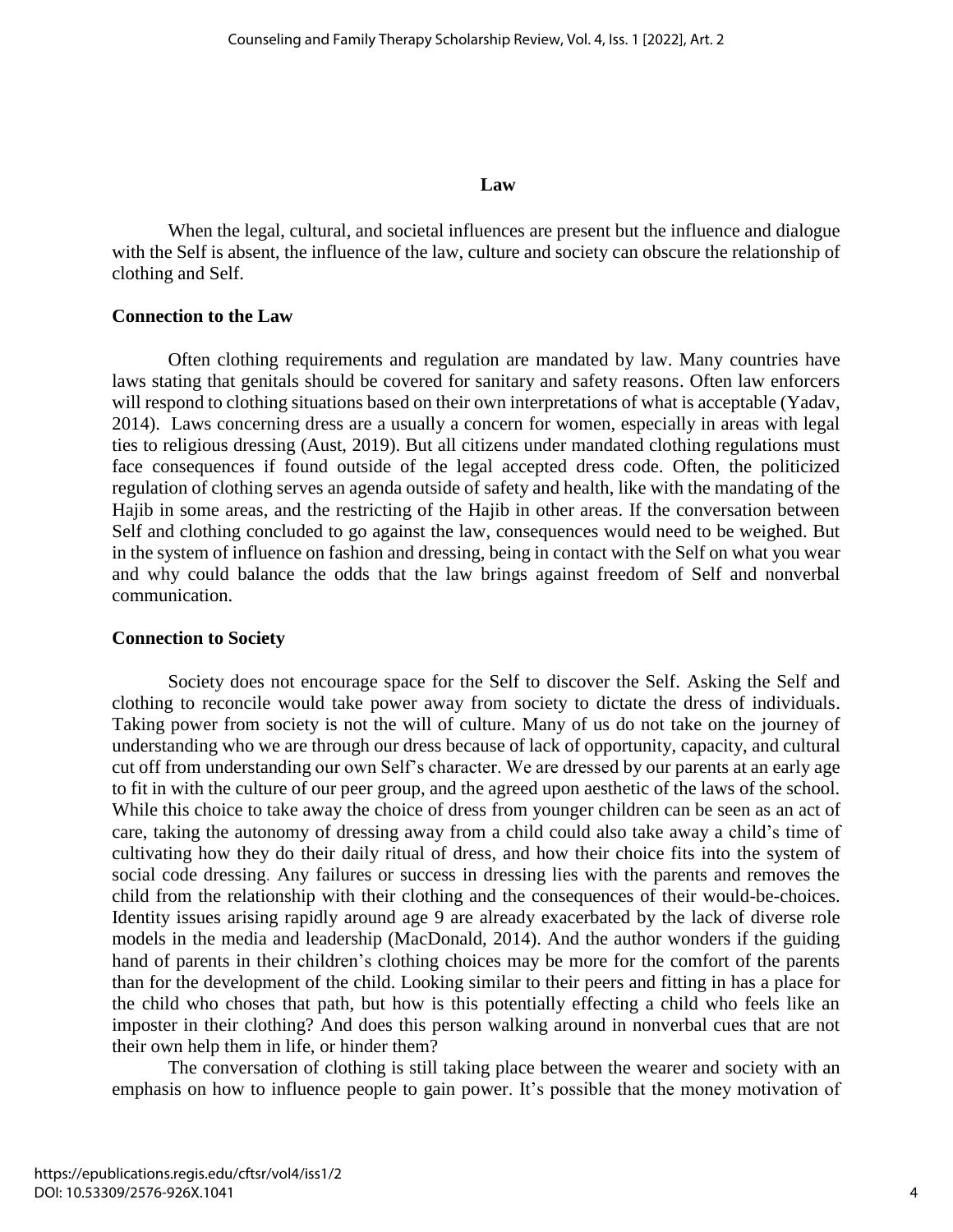marketing on fashion psychology pushes consumption without regard to the relationship of Self and clothing. If you look around a store at any given time, patrons are usually purchasing clothing very different from the Level they are currently wearing. People purchasing clothing are having a dialogue with the culture around the marketing of their brand. If asked, they would probably tell you exactly where they see themselves wearing this article of clothing and what they will pair it with. A patron who is cut off entirely from Self and clothing may shrug and say that they just needed a new pair of pants, and this is all that was available. In both cases, the patron ignores the dialogue between the article of clothing and themselves and allows society to drive the purchase. How different would the conversation be if you asked the patron about a piece of clothing and they said, "this is what I will wear when I am confident" or "I purchase clothes that I will never wear because having the wardrobe of who I want to be is as close as I will ever get." What if the disconnected patron noted "I don't care about purchasing clothing, because I am part of the majority, and my privilege allows me to wear anything and still be seen as competent and acceptable." The author notes that this form of communication is not socially acceptable, but maybe it should be. We are lonely, suffering from depression, anxiety, and disconnection. Maybe a social conversation about our bodies and the way we dress them could redistribute the power of your personal nonverbal language and place it back in balance with Self.

Society is concerned with how to read your nonverbal cues but refuses to look inward. Instead, they use clothing to assess if a librarian is approachable (Bonnet & McAlexander, 2013) or how to dress while giving a speech to appear more competent (Gurney et al., 2017). A small pushback in the power distribution of society's influence on the Self versus the Self's connection to clothing as a nonverbal language sits with the issue of gendered clothing.

## **Society Attempting to Balance the Presence of Self**

Inherently, clothing is not gendered. While body proportions and fit should be considered in any garment, the separate gendered sections are more alienating than helpful. These gendered clothing sections could help direct a shopper, but pre-determining the gender of clothing and what section the clothing is sold in undermines the conversation between the clothing and the wearer as there is an obstacle associated with shopping in a section not advertised to you despite your need for a briefcase one day and a purse the next.

This issue of gendered clothing is polarizing for people who identify with these garments and alienating to the ones who don't. A woman who wants a bra feels especially catered to, while a man who may need a bra feels alienated. And the issue of gendered clothing is different in many cultures. Gendered clothing is viewed through the lens of social assignment and self-socialization. In cultures where language is less linear the lines in typical gendered clothing also are less rigid (Gutierrez et al, 2020). With the connection of Self and clothing, gendered clothing could be neutral. If the wearer is connected to the Self, they understand the labeled gender of the clothing is a marketing strategy only. Wearing the clothing from any section could be emotionally safe like picking food from any section of the grocery store. Again, the purpose of this article is to explore if there should be a therapeutic avenue connecting Self and clothing, not to villainize gendered clothing, marketing, or culture. The awareness of the choice to dress despite the marketing, and pressure of society is the concern. Opening the dialogue between Self and dressing to notice small changes in your mood, increase self-awareness, privilege, inner mapping, and social injustice is the concern.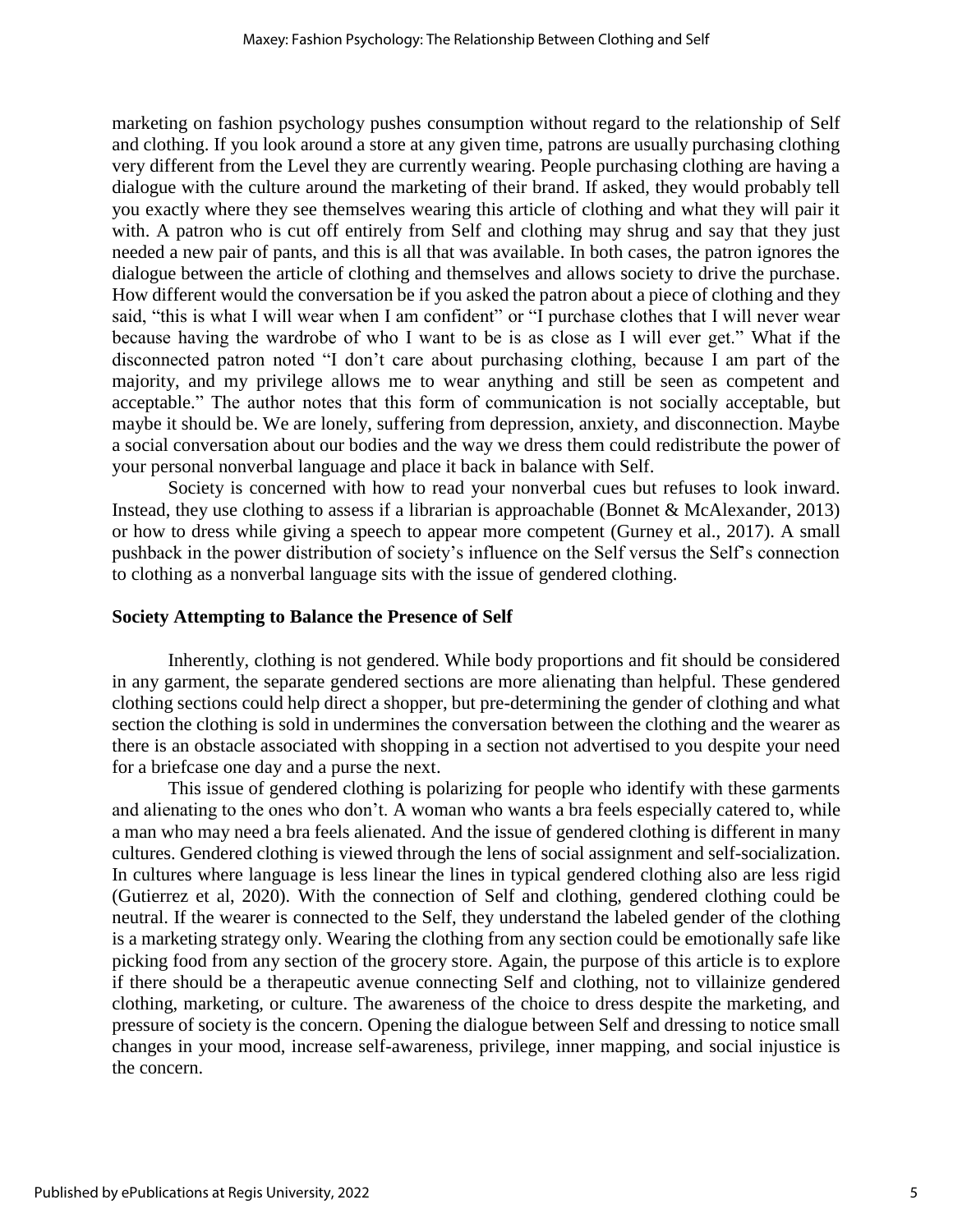#### **Connection to Self**

Many people believe they can dress passively and still have a strong sense of Self. However, the author argues that clothing as utility or necessity is a strong indicator about the persons inner world and their disconnection from Self. For example, a man recently noted that he does not wear white. When asked why, he said that white gets too dirty. But dirt is not specifically attracted to one color or another. A white shirt or a navy shirt will have the same opportunity to be soiled through the course of the same day on the same body. However, the navy shirt will show less soil and allow the wearer to appear cleaner. So, it's likely that the man isn't worried about the actual dirt, but his appearance as dirty. The comment was about a white shirt showing dirt, not the need for the man to find a way to stay cleaner during the day. If the man had noted that he hated looking dirty and appreciated the concealment of the navy color of dirt, that would be a different level of self-awareness, rather than passively noting that white gets dirty. If the man truly prefers navy shirts over white, then the issue of how the man associates himself with being dirty is not important. But the insight into the reasons we chose what we chose to wear, and how we have the right to do so is the issue.

#### **Disconnection from Self and Clothing: Consequences**

Several studies have shown society judges a woman's deserving of aid during public assault based on how closely she adheres to the cultural code of moral dressing (Siefkes-Andrew & Alexopoulos, 2019; Gramazio et al., 2021; Osborn et al., 2021). Other inquiries have been made into how much a woman is to blame in her own assault based on what she is wearing (Osborn et al., 2021). The author believes these cultural and legal assaults on women have been allowed partly because of a female's disconnect to the way they dress. For example, if a woman allows herself to wear shoes that are difficult and painful to walk in, such as high heels, she is accepting a one down position in society. For this example, picture every gender of person wearing the exact same outfit. Then picture Person A offering Person B praise, acceptance, and social currency if person B removes the original outfit and replaces the outfit with a smaller, stiffer, more uncomfortable version. Person B has the option to check in with its Self about the function of the new outfit, how they relate to the outfit and how the outfit fits into the inner and outer world view. Person B has the option to keep or refuse the new outfit, and if they are in connection with their Self the choice is compassionate towards Self and Person B. Person A now turns to Person C and allows them to remain in the original outfit. But person C resents being "allowed" to do anything and wonders why Person A has an influence in what they wear. Person C can go inward and check with Self on how they want to relate to the outfit and decide to stay or change as a response, not as a reaction to Person A. But as of now, the above scenario is usually carried out without Self as the power is usually in the hands of the culture and society.

When research is externalizing the psychology of fashion, and asking what color you should wear for others, and not for yourself there may continue to be injustices based around the disconnect of clothing and self-regulation (Sidhu et al., 2021). Some studies have noted that psychological balance can be achieved through certain clothing (Jordan et al., 2021). However, the focus is how dressing can allow you to be someone else, instead of own how you are fully yourself within the limits of the law and your contract to society.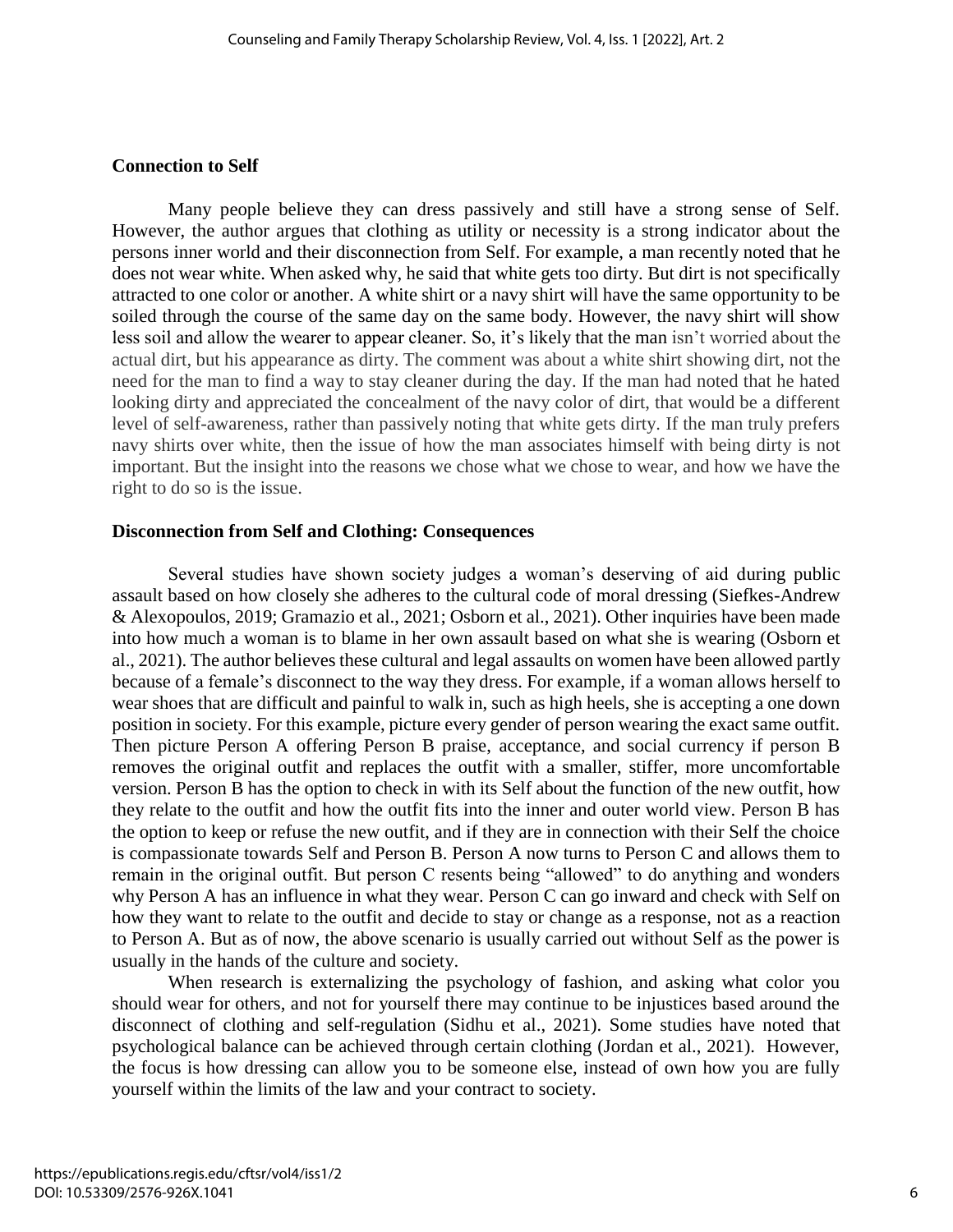Please note the studies referenced above are focused on people who identified as women, and do not represent an appropriate sample of society who is subject to bias based on the way they dress. As the field of psychological research opens to include researchers of all demographics and subcultures, much needed research on many underrepresented populations will have a chance to be conducted.

#### **Discussion**

Exploring if the psychology of dressing has a place in psychotherapy as an avenue is important because of the injustice, disconnection to self, and trauma that has come out of allowing the influence of the law, culture, and society to greatly outweigh the influence of Self on the nonverbal language of dressing. The author notes that freely dressing is a privilege of certain societies and the privilege of knowing your Self is secondary if you do not have basic human needs or the level of freedom necessary to thrive. We also see that the unbalanced influence of society and the law over dress has led to awful atrocities such as rape, and moral judgements of total strangers as amoral based on their clothing. There has been an acceptable code of dressing created by a certain group that may no longer be appropriate moving forward. We do assign emotions to clothing like military and nurses' uniforms, so we can infer that we also assign emotions to other clothing, all clothing (Küster et al., 2019). Information gleaned about others based on non-verbal cues, like clothing, will be gathered by those people around you regularly. The study above was about gender identity, but that study is based on a societal baseline of how gendered clothing that is shifting due to the emergence of mainstream non-gendered clothing. Allowing the impact of clothing as a non-verbal cue to go unnoticed within your authentic self is a missed opportunity to create safety in your inner world and understand your own choices in the inevitable scenario that another person mis-reads your nonverbal cues or reads them correctly and rejects the information. We need to balance the power dynamic between wearer and viewer, between yourself and the contract you signed with society around the clothing you wear (Rule & Rule, 2017). The psychology of fashion is not for profit, for marketing or for society. The psychology of fashion should be to strengthen the internal connection between you and your choices so we can balance the influence of the law and society on ourselves and answer a serious question. Do we assign value to clothing based on its value, or our own?

#### **Conclusion**

It's possible that you know why you wear what you wear. It's possible that in your empty world scenario from the pre-introduction, you wore a dress that's too tight to sit in and heels that are too uncomfortable to stand in, but maybe you wore the oversized jacket and pants you saved from your father's closet. Maybe you know why, maybe you don't. It's possible that you are already harnessing the nonverbal language of clothing to better understand yourself day to day. But some of us still don't know why some clothing is too special to wear, and too special to throw away.

Some of us may feel that we dress for others, to gain respect, or to look competent though we feel disconnected to what we are wearing. Or more commonly, some of us may never think about our connection to clothing until our spouse dies and we can't seem to handle their clothing.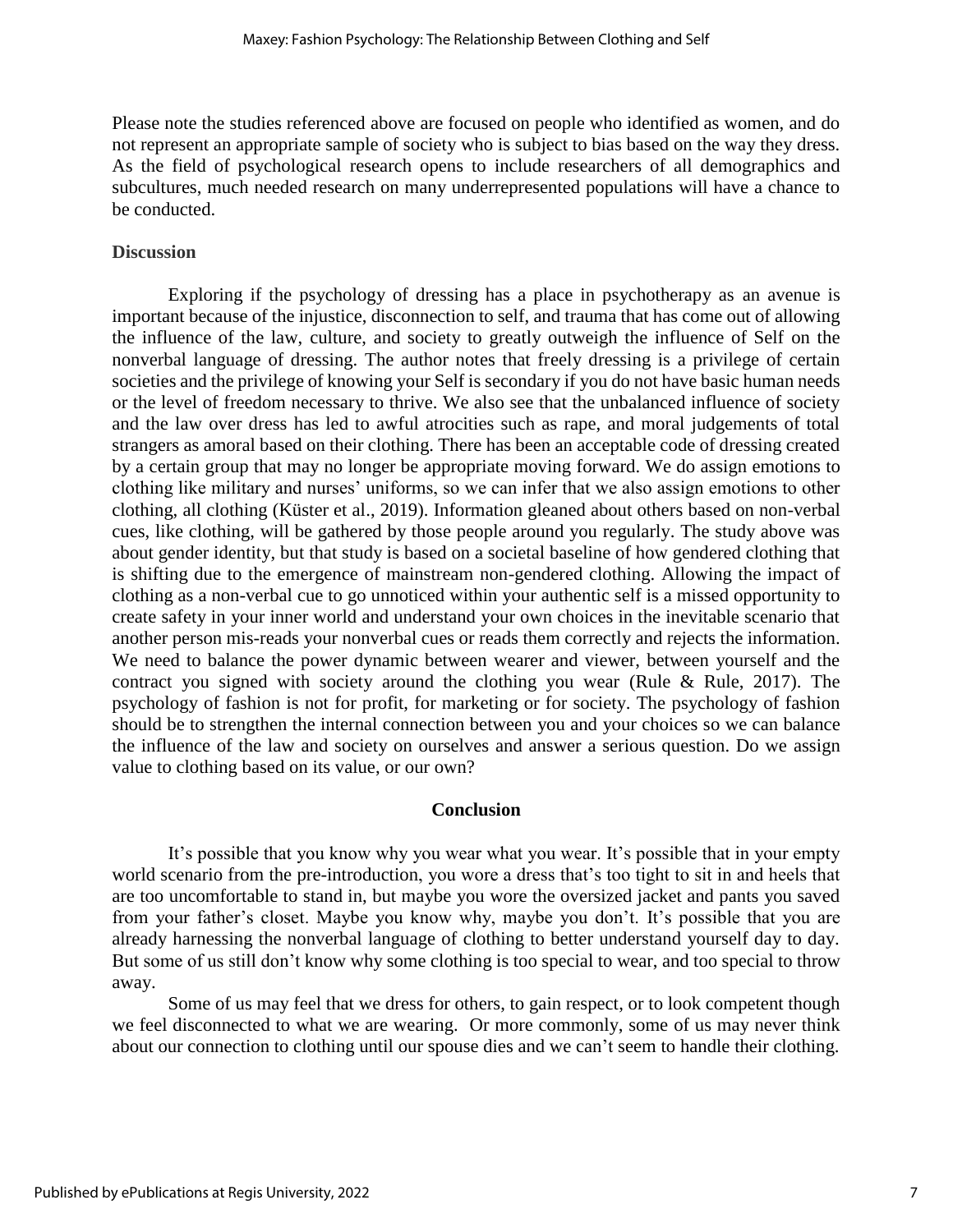No level of connection to our clothing is necessary but realizing how we see ourselves based on how we think others see us can be valuable. No level of expense is valuable without the understanding of how our relationship with clothing can bring us closer to ourselves.

Maybe the purpose of connecting to our clothing is to create less of a narrative about who we believe we are, and more of a daily connection to ourselves as we change daily. Psychology of dress can help balance the power between the law, society, culture and Self in our nonverbal language. While narrative can be a helpful tool in organizing meaning, narrative can be problematic when parts of our authentic self don't fit a cohesive story. We have the choice to squeeze ourselves into a neat template or and abandon our complicated evolution. The addiction to competency and neatly told stories surrounding your journey help prop up the decisions of your non-linear mind. Clothing may be a bridge to help create freedom from perfectly told narratives about yourself.

Maybe we haven't moved forward in the personal psychology of clothing because we haven't reconciled our relationship with clothing in the past and now is the time to check in with our Self and see if we should.

## **References**

- Au, J., Lam, J., & Ho, C. (2016). Design preferences and experience of older people's choice in fashion in Hong Kong. *International Journal of Fashion Design, Technology & Education*, 9(3), 183–191.
- Aust, C. (2019). Covering the Female Jewish Body. Dress and Dress Regulations in Early Modern Ashkenaz. *Central Europe*, *17*(1), 5–21.
- Ayman, U., & Kaya, A. K. (2014). Consumption of branded fashion apparel: gender differences in behavior*. Social Behavior & Personality: An International Journal*, 42, 1–8.
- Block, S. Z. (2011). Shouldering the burden of redemption: how the "fashion" of wearing capes developed in ultra-orthodox society. *Nashim: A Journal of Jewish Women's Studies and Gender Issues*, 22, 32.
- Bonnet, J. L., & McAlexander, B. (2013). First impressions and the reference encounter: the influence of affect and clothing on librarian approachability. *Journal of Academic Librarianship*, 39(4), 335–346. https://doi-org.dml.regis.edu/10.1016/j.acalib.2012.11.025
- Cobliner, W. G. (1950). Feminine fashion as an aspect of group psychology: analysis of written replies received by means of a questionnaire. *The Journal of Social Psychology*, 31, 283– 289. https://doi-org.dml.regis.edu/10.1080/00224545.1950.9919013
- Gramazio, S., Cadinu, M., Pagliaro, S., & Pacilli, M. G. (2021). Sexualization of sexual harassment victims reduce bystanders' help: the mediating role of attribution of immorality and blame. *Journal of Interpersonal Violence*, 36(13/14), 6073–6097. [https://doi-o](https://doi-/)rg.dml.regis.edu/10.1177/0886260518816326
- Gurney, D. J., Howlett, N., Pine, K., Tracey, M., & Moggridge, R. (2017). Dressing up posture: the interactive effects of posture and clothing on competency judgements. *British Journal of Psychology*, 108(2), 436–451. https://doi-org.dml.regis.edu/10.1111/bjop.12209
- Gurung, R. A. R., Kempen, L., Klemm, K., Senn, R., & Wysocki, R. (2014). Dressed to present: ratings of classroom presentations vary with attire. *Teaching of Psychology*, 41(4), 349– 353.
- Gutierrez, B. C., Halim, M. L. D., Ng, F. F.-Y., Kwak, K., Ortiz-Cubias, S., Cheng, G. Y.-L., & Sze, I. N.-L. (2020). Gendered appearances among young children and in the media: an